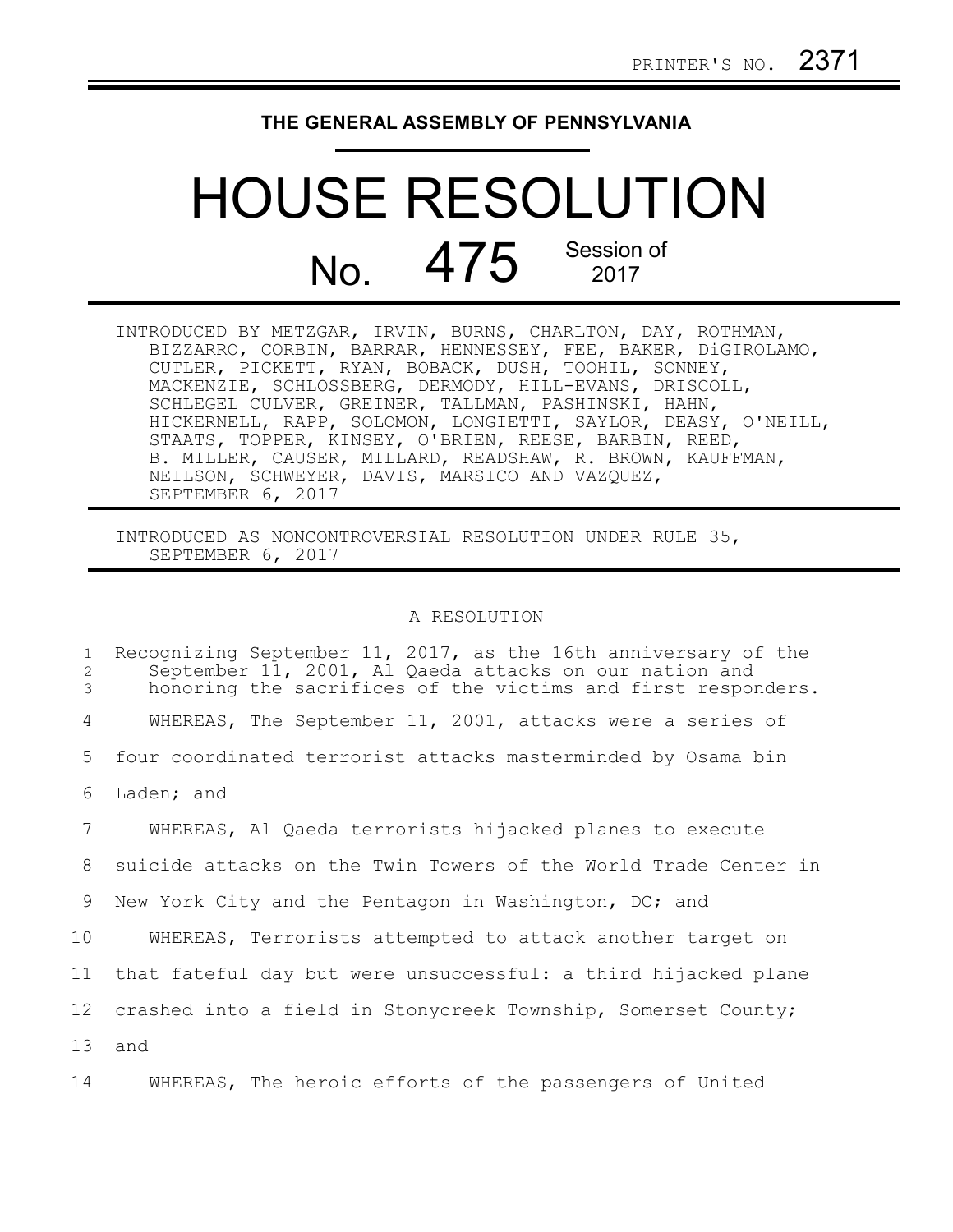Airlines Flight 93 who attempted to retake control of that plane averted further tragedy, most likely in Washington, DC; and WHEREAS, The multiple tragedies stemming from the 9/11 attacks have affected the lives of all Americans; and WHEREAS, Almost 3,000 people died in the 9/11 attacks; and WHEREAS, Their families, friends and coworkers have suffered the most from the cowardly acts of Al Qaeda militants; and WHEREAS, First responders in New York City, Washington, DC, and Shanksville, Pennsylvania, sacrificed greatly to rescue and recover victims of the 9/11 attacks; and WHEREAS, Many first responders lost their lives in the process; and WHEREAS, Individuals from all walks of life have helped to rebuild at attack sites and have memorialized victims; and 1 2 3 4 5 6 7 8 9 10 11 12 13 14

WHEREAS, The men and women of our armed forces have fought bravely and tirelessly in the ensuing global war on terrorism; therefore be it 15 16 17

RESOLVED, That the House of Representatives recognize September 11, 2017, as the 16th anniversary of the September 11, 2001, Al Qaeda attacks on our nation; and be it further RESOLVED, That the House of Representatives remember the almost 3,000 victims of the 9/11 attacks and the countless others who have faced related personal tragedies; and be it further 18 19 20 21 22 23 24

RESOLVED, That the House of Representatives honor the sacrifices made by the first responders who risked their lives to rescue and recover victims of the 9/11 attacks and protect all Americans; and be it further 25 26 27 28

RESOLVED, That the House of Representatives venerate the brave servicepersons who have waged the global war on terrorism 29 30

20170HR0475PN2371 - 2 -